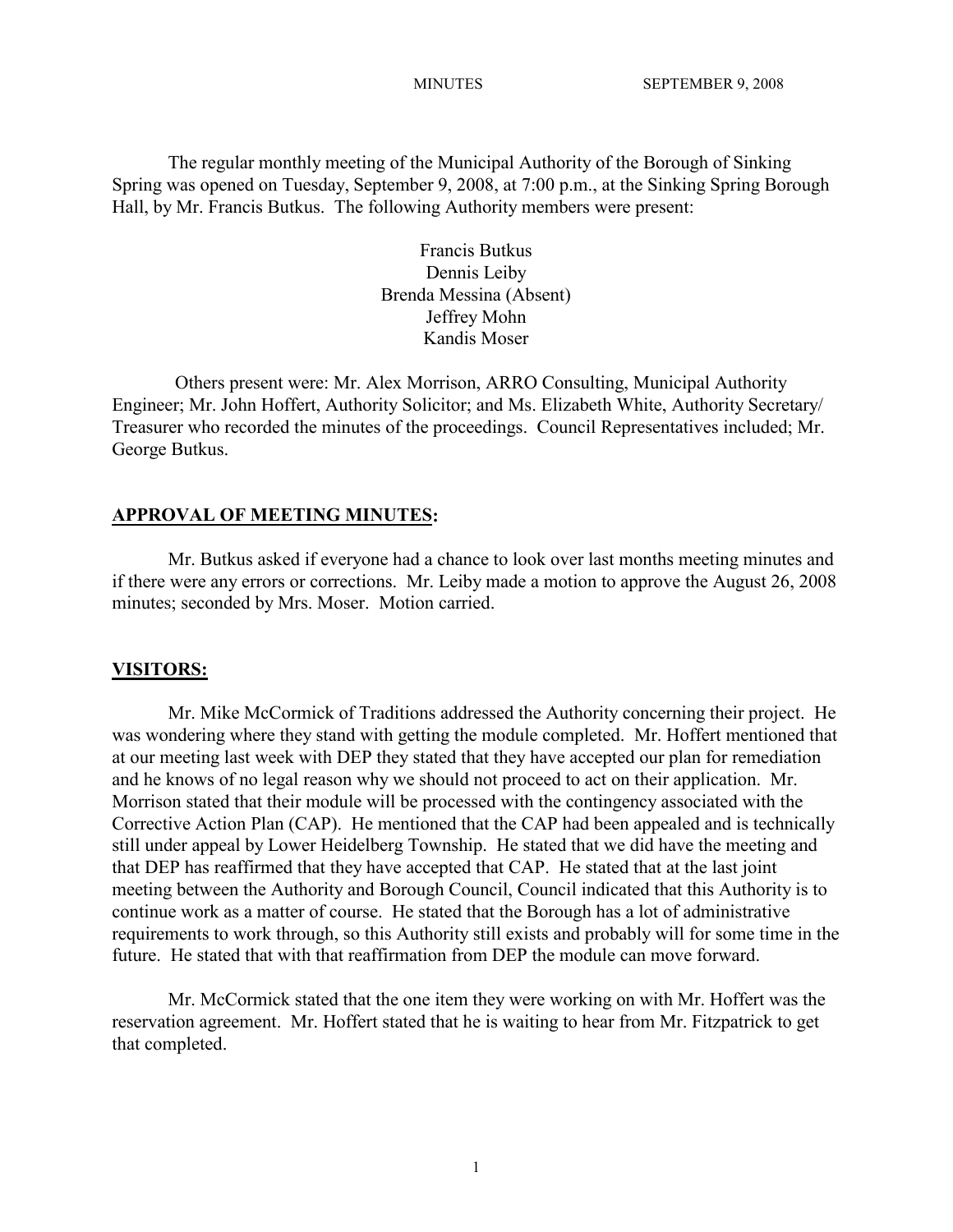## **ENGINEERS REPORT:**

Mr. Morrison presented the Engineers Report dated September 9, 2008. Copy attached.

#### Mountain Home Road Sanitary System Additions Project:

Mr. Morrison stated that ARRO has received the as-built drawings and have reviewed them. He mentioned that there was a problem with the phone line for the auto dialer which Verizon has fixed. He stated that we have a construction certification with needs to be signed tonight by the Authority. He stated that it certifies that the project is complete and that it needs to be completed and filed with PaDEP before anyone can connect to the system.

Mr. Morrison also mentioned that we have received Final Payment Application No. 6 from E. Kuser, Inc. in the amount of \$19, 294.26. He stated that ARRO does recommend payment. Mr. Morrison mentioned that with the heavy rain that we had today we did have some settlement out there. He stated that Kuser notified ARRO about the situation and that Kuser went out and filled the hole and capped it with blacktop. Mr. Butkus stated that he was there before they set the big concrete boxes and there was an active spring in the bottom. Mr. Morrison stated that we will have to keep an eye on that. Mr. Butkus asked if Kuser had tested the old line, because we had said that the final test on the line should be done before we make any connections to it. Mr. Morrison stated that they had tested it when it was put in under Phase I but he did not know if had been tested since then. Mr. Butkus stated that we had some discussion on that because we had a problem with a sink hole up at the old entrance to PP&L. Mr. Morrison stated that PP&L had a problem that became our problem. He stated that they had stripped some of their paving area and excavated down and channeled the storm water to a certain area and it undermined our pipe and it failed. He stated that Kuser fixed it and then it was retested at that time. Mr. Butkus mentioned that he was at the pump station with Kuser's men when they were wiring it up. He stated that he noticed water in the wet well which made him believe that water was coming in from somewhere. Mr. Morrison mentioned that it could have been in there from construction. Mr. Butkus stated that it was muddy water that came in.

Mr. Morrison stated that he cannot answer whether they tested again and that it is up to the Authority if they want to go forward with payment. Mr. Butkus asked what Mr. Morrison's recommendation was. Mr. Morrison stated that if there is a concern then we should have it tested because you don't want to accept anything that you don't consider as final. He stated that his understanding from his office that everything was tested and has passed but he will look into it. Mr. Butkus stated that we should pay Kuser and that he thinks that he should give Mr. Kuser a call and find out from Mr. Kuser himself what all was done. He stated that there was some concern with a leak up at the other end. Mr. Hoffert asked if it would be helpful if they did inspect it that they confirm in writing that an inspection was done.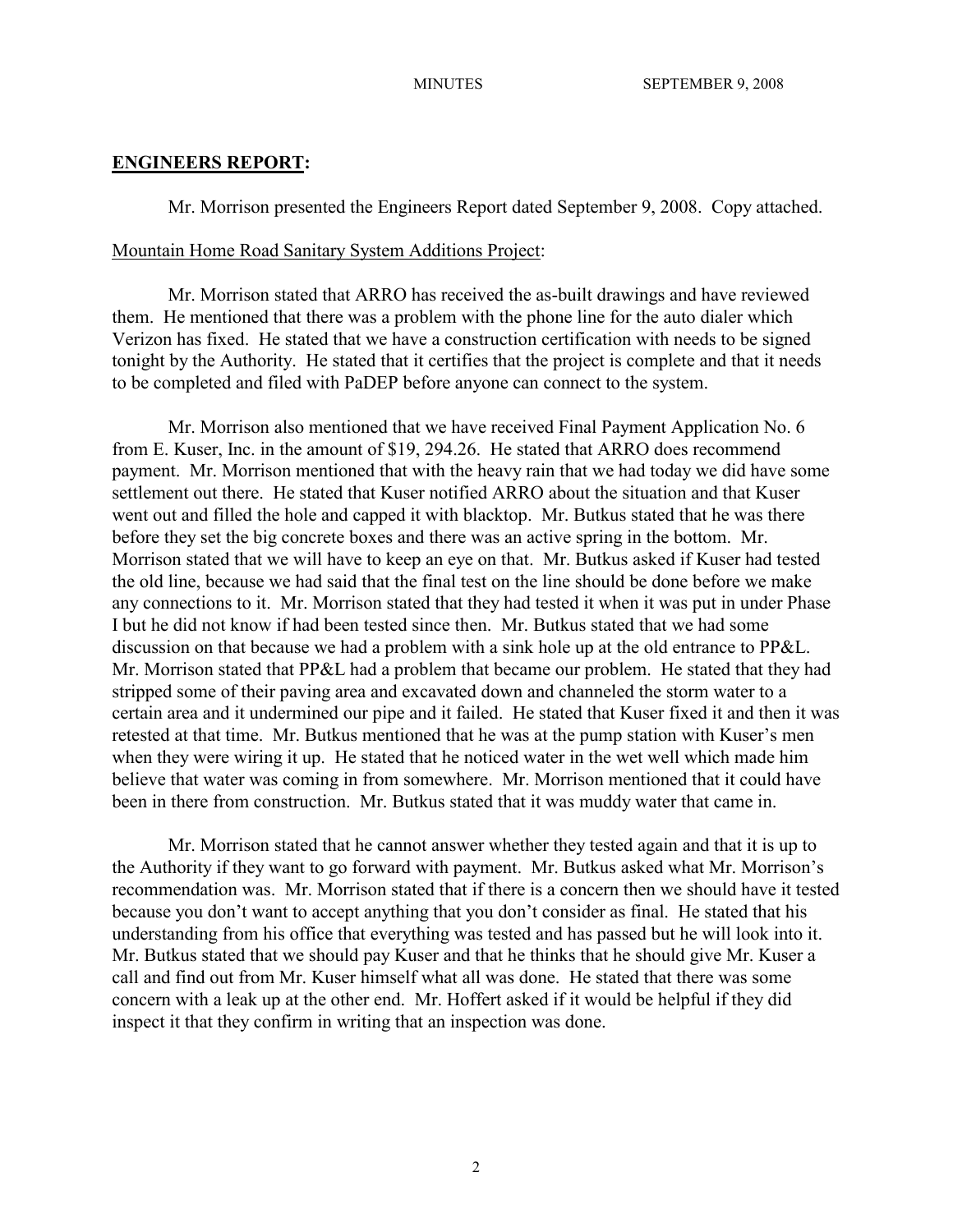#### **ENGINEERS REPORT: (Cont.)**

Mr. Butkus stated that we can make a motion to pay E. Kuser, Inc. contingent upon a reinspection/testing. Mrs. Moser asked what the contract calls for. Mr. Morrison stated that the contract calls for testing and explained that the project was done in two phases and bid separately. He stated that Kuser won both jobs. He stated that Kuser did Phase I and tested that system and it passed and we paid the final bill. Now he has built the extension of the system which included running the sewer line to the pump station, building the pump station and the force main. He stated that at that time they made a connection and somehow muddy water got in. Mr. Morrison mentioned that the old pipe that was installed as part of Phase I and passed inspection has now developed a leak. Mr. Butkus stated that his concern would have been up where they had the sink hole. Mr. Morrison stated that Phase I would be out of warranty and that we could ask Kuser if they would re-test and confirm in writing, but mentioned that we cannot force him to because it is out of warranty.

Motion was made by Mr. Leiby to approve payment of \$19,294.26 to E. Kuser, Inc. contingent upon receiving written verification of the lines being re-tested including dates; seconded by Mrs. Moser. Motion carried.

#### Wastewater Treatment Plant Project:

Mr. Morrison mentioned that the submission to the Delaware River Basin Commission (DRBC) was made on August 29, 2008. He stated that he attended the Council Workshop Meeting on August 27, 2008 and that Council agreed with the Authority and approved the issuance of the check for \$7,415.00 to DRBC and execution of the related form by the Chairman of the Authority.

He mentioned that a letter was sent to the Spring Township Planning Commission (STPC) requesting a waiver from the land development requirements. He stated that the STPC has referred the matter to their infrastructure committee whose next meeting is September 16, 2008. He stated that Mr. Schlott will be attending that meeting.

Mr. Morrison stated that Council also concurred with the Authority's recommendation of retrofitting the existing facilities to handle the phosphorous limit.

Mr. Morrison mentioned, as discussed earlier, that PaDEP scheduled a meeting between representatives of Sinking Spring, Lower Heidelberg, Township of Spring and PaDEP. The meeting was held on September 4, 2008 here at the Borough Hall.

## Infiltration and Inflow Study:

Mr. Morrison stated that there has been not additional contact from ADS.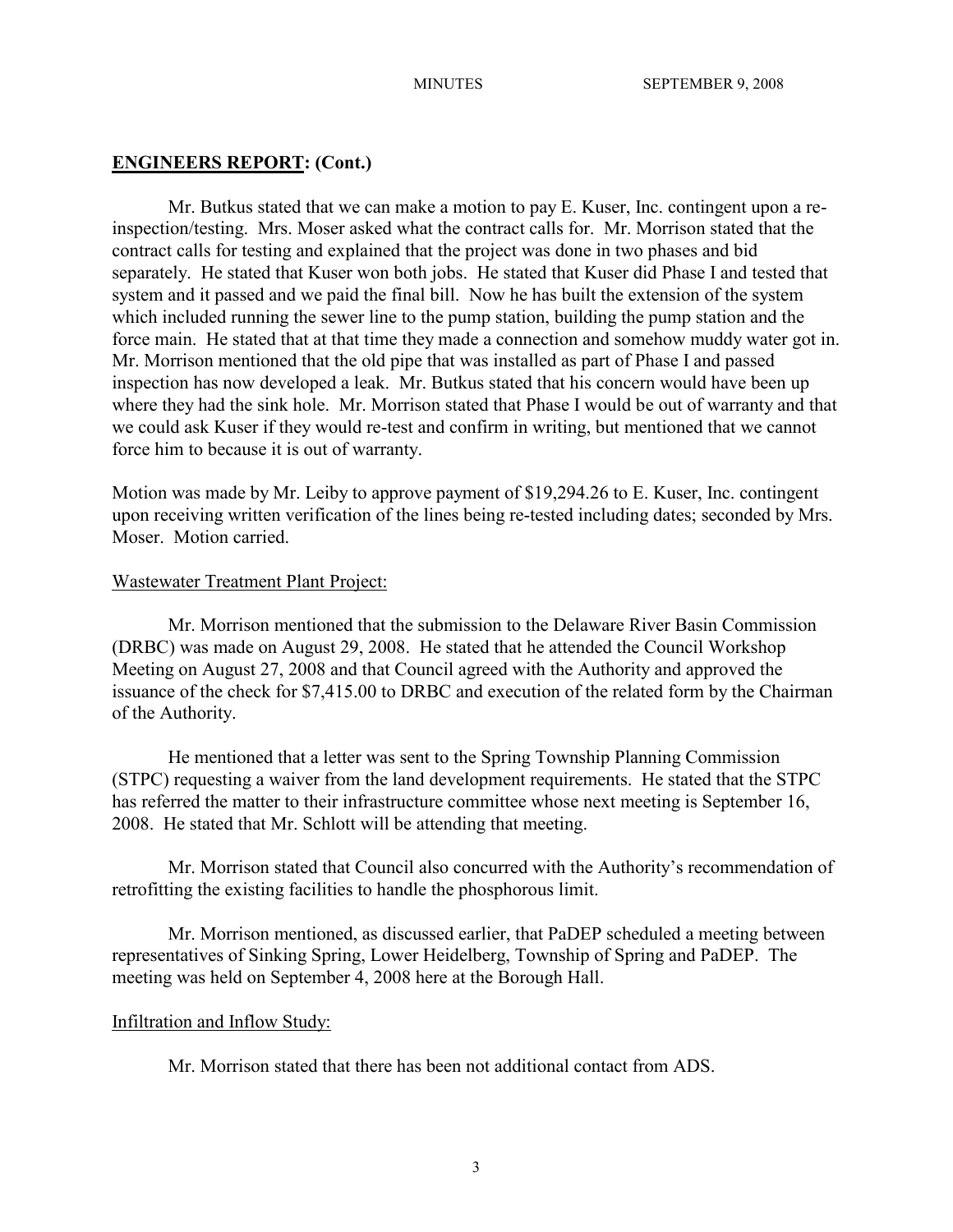# **ENGINEERS REPORT: (Cont.)**

## NPDES Discharge Permit:

Mr. Morrison stated that we did receive a draft copy of the permit and that comments must be sent to PaDEP in writing within thirty days. He stated that ARRO is reviewing the permit with Mr. Juzyk.

Mr. Morrison also mentioned that there are two developments under review. One is Sunset Road Apartments which is nine units and the other is Terrace of Sinking Spring which is thirty-six units. He stated that Mr. Schlott and Mr. Smith are both involved in reviewing them.

## Topics for Resolution:

Mr. Morrison handed out and went over the Third Revision dated September 8, 2008. Copy attached

He mentioned that they went over some of the items at the Council Workshop meeting on September 4, 2008. He stated that it is his understanding that the Authority is to make payments as their normal course of business as long as Authority funds are available and if no funds are available the Authority is to approve payments and forward the bills to the Borough.

Ms. White asked about the payment for Kuser. She stated that we will not have enough funds to cover that bill. She wanted to know if the Authority is to pay the bill and get reimbursed by the Borough or if she should just give the bill to the Borough. Mr. Morrison stated that his understanding is that we should give the bill to the Borough. He stated that the bill should not be forwarded to the Borough until the testing is done.

Mr. Morrison mentioned that they discussed the final payment for ADS and that the Authority is not to seek additional funding for this project but is to forward the bill to the Borough when received and approved by the Authority.

# **JOHN HOFFERT:**

Mr. Hoffert mentioned that he did reconfirm with Reinsel the completion of the Audit report and that he has not gotten an answer from them. Mr. Morrison stated that we should not make that final payment yet. Mr. George Butkus stated that Council was in agreement with that as well and that payment should not be made until the final Audit report is received and reviewed. He also mentioned that any penalties from the Audit being late should be deducted from that bill.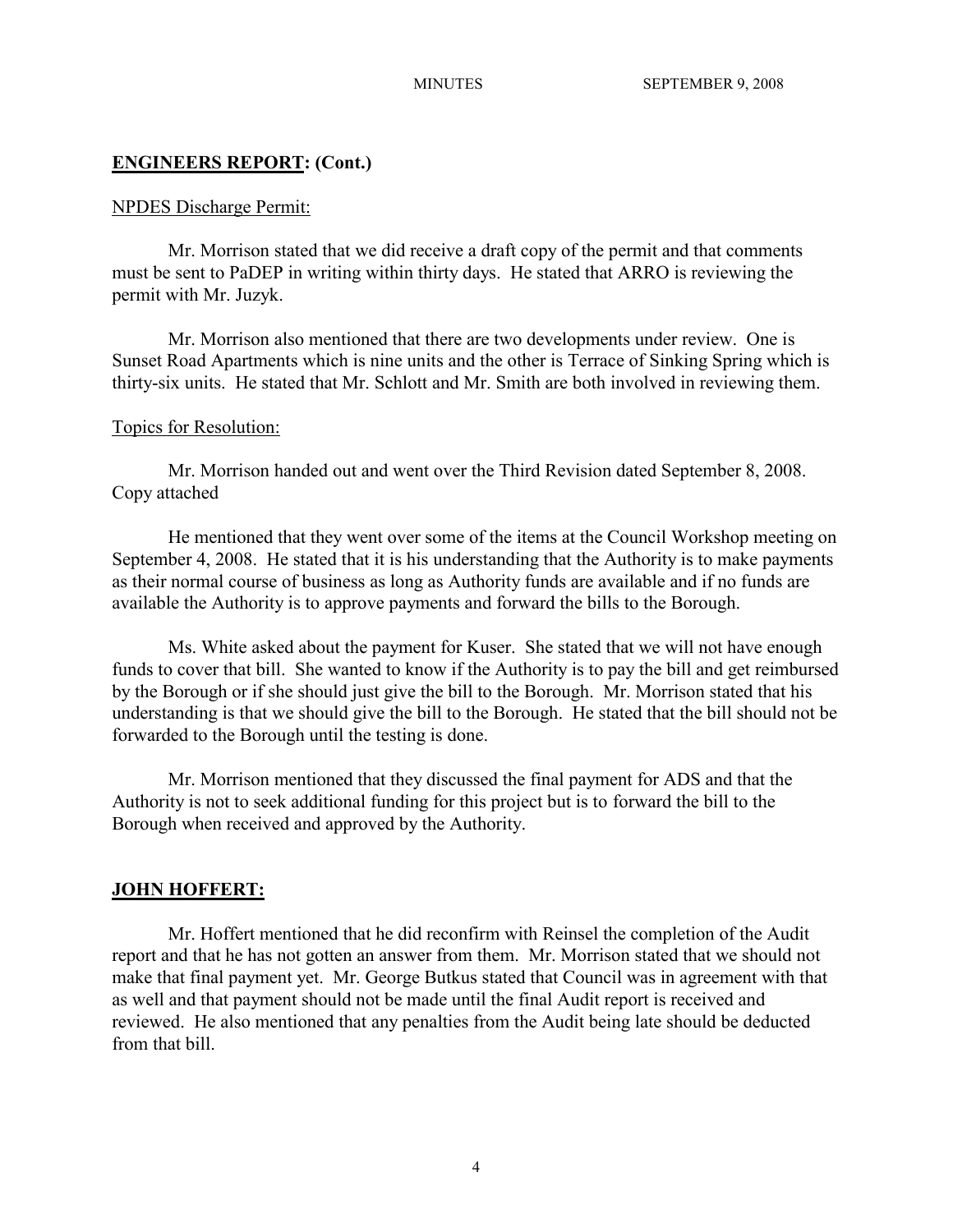## **GEORGE BUTKUS:**

Mr. George Butkus mentioned that Council is going to review the final version of the Draft Intermunicipal Agreement regarding South Heidelberg and going to metered billing at the Workshop meeting. He stated that there has been a tentative request that any initial comments be filtered back by the end of this week so they can be discussed between various parties before the Workshop. He suggested that everyone read it very carefully. Mr. Francis Butkus wanted to go over the draft agreement page by page. Discussion ensued.

Mrs. Moser asked if we can request that Council sit down with the Authority and explain the agreement. Mr. Hoffert stated that it is only reasonable to request that a work session be held to review all of the facets of the agreement and the basis for the same and did they cover the enforcement provisions that Mr. George Butkus eluded to before the Authority becomes a party to the execution of it. Further discussion ensued.

Mrs. Moser asked if we could have a workshop with the Sewer Committee from Council, Dave Schlott and Charles Fitzpatrick to go over this agreement so that we can be educated on how they came up with the numbers so that we understand. Mr. George Butkus suggested that Mr. Hoffert submit the request in writing to Mr. Fitzpatrick since they have the most demanding schedules. Mr. Hoffert stated that he was fine with that.

## **APPROVAL OF BILLS:**

Mr. Butkus went over all of the bills as listed below.

Two bills from ARRO Consulting, which he went over individually, totaling \$30,806.65.

One bill from Mr. Hoffert in the amount of \$750.00 for attending tonight's meeting and also for attending the DEP meeting on 9/4/08.

Discussion ensued concerning Lower Heidelberg appealing the CAP. Mr. Hoffert stated that it was a long meeting and that the outcome was good. He mentioned that what he got out of the whole thing was that Lower Heidelberg Township had no real basis to raise an objection to the plan.

Mrs. Moser questioned the two plans that came in, one for nine units and one for thirtysix units. She wanted to know where the capacity is for that. Mr. Morrison stated that we are not currently in an overload situation and that we are still allowed to make connections. He stated that we are in a projected overload within the next five years and that is why we are doing the upgrade and minor expansion. Discussion ensued.